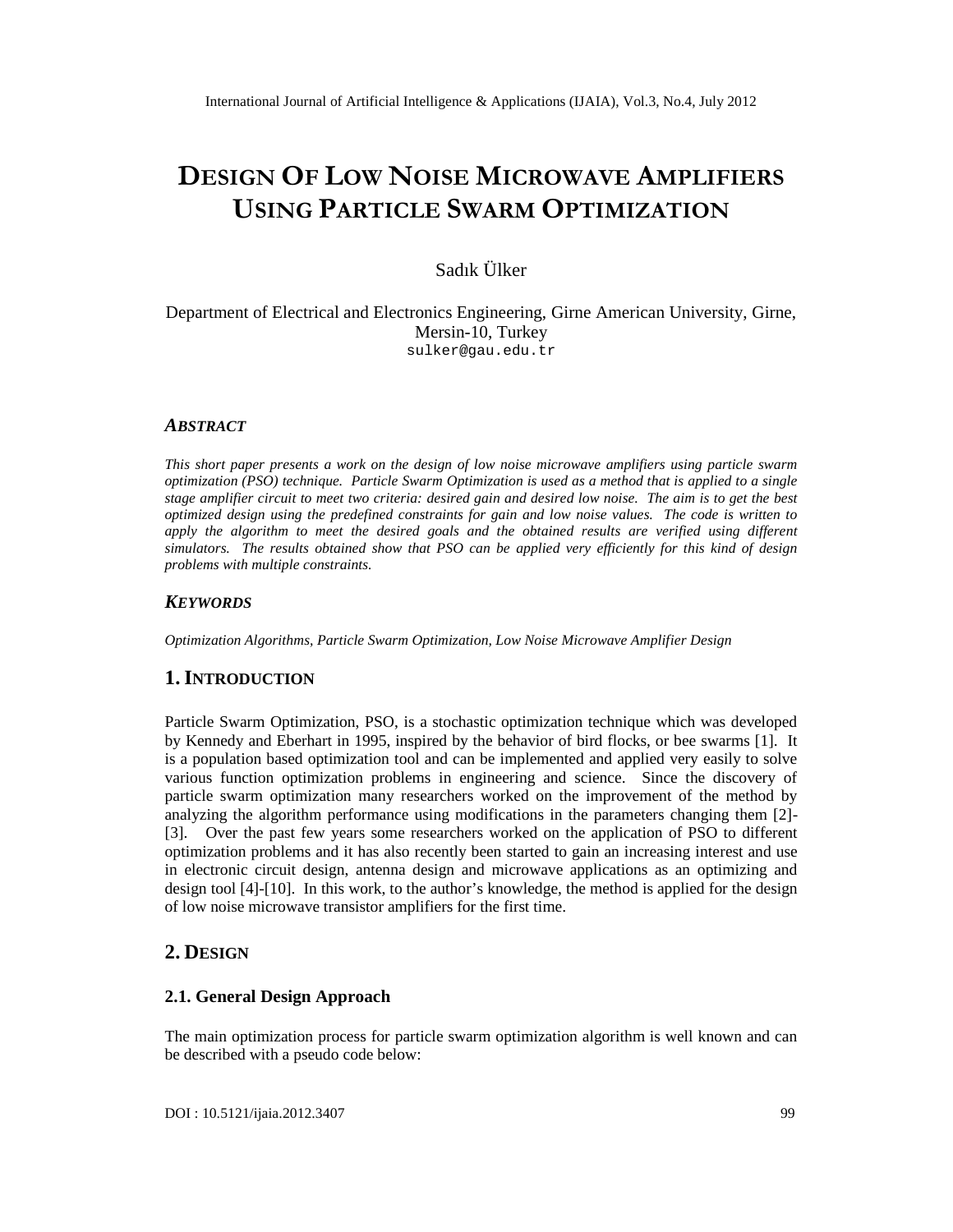International Journal of Artificial Intelligence & Applications (IJAIA), Vol.3, No.4, July 2012

**-Initialize particles**

**-Calculate the fitness value for each particle**

**-Do while the minimum error criteria is not reached**

**-Check the fitness value for each particle, replace** *pbest* **if fitness value is better than the current** *pbest* **of the particle,**

**-Among the particles, choose the particle with the best** *pbest* **and label this as the** *gbest***,**

-**Calculate and update each particles new velocity and position with the equations (1) and (2)**.

The first step in the optimization process is to initialize a group of particles in a random manner. For each particle, at every iteration, fitness values, which show how close the particles are to the desired solution, are calculated. In every iteration, for each particle there is a local best solution (pbest) that is achieved so far in iterations, and among all the particles there is a global best solution (gbest). According to the equations

$$
v[] = w * v[] + c * rand() * (pbest[] - present[]) + c * rand() * (gbest[] - present[]) \quad (1)
$$
  
present[] = present[] + v[] \qquad (2)

the particle updates its velocity, v[], and position, present[], and iterations continue until all particles reach to an optimized solution. In this work, inertia weight *w*, is set to 0.4 and learning parameter  $c$ , is set to 2.00. In this work, these values gave the best convergence to an answer compared with other values. *rand()* is a random number and it gets generated by computer for a range of values between 0 and 1 randomly at every iteration for each particle.

#### **2.2. Low Noise Microwave Amplifier Design**

Low noise microwave amplifier is a very important component in receiver applications especially when it is required to have preamplifier with as low a noise figure as possible and details of a low noise amplifier design can be found in many texts [11]-[14]. A detailed explanation for CMOS low noise amplifier design with different optimisation techniques was presented by Nguyen et. al. [15]. Generally it is not possible to obtain both maximum gain and minimum noise figure therefore a trade off exists between noise figure and gain. Therefore the task is essentially solving a multiobjective optimization problem. Similar work, designing a CMOS operational transconductance amplifier, was done by converting the constrained optimisation problem into an unconstrained one by Bennour et. al. [16]. Recently memetic algorithm was applied to design a low noise microwave amplifier by some researchers [17]. In this work, microwave low noise transistor amplifier design is done using particle swarm optimization technique.

The general microwave single stage transistor amplifier circuit is shown in Figure 1 [18]. Transducer power gain  $(G_T)$  which is defined to be the ratio of power delivered to the load, to the power available from the source is given by the equation:

$$
G_T = \frac{|S_{21}|^2 (1 - |\Gamma_s|^2)(1 - |\Gamma_L|^2)}{|(1 - S_{11} \Gamma_s)(1 - S_{22} \Gamma_L) - (S_{12} S_{21} \Gamma_s \Gamma_L)|^2}
$$
(3)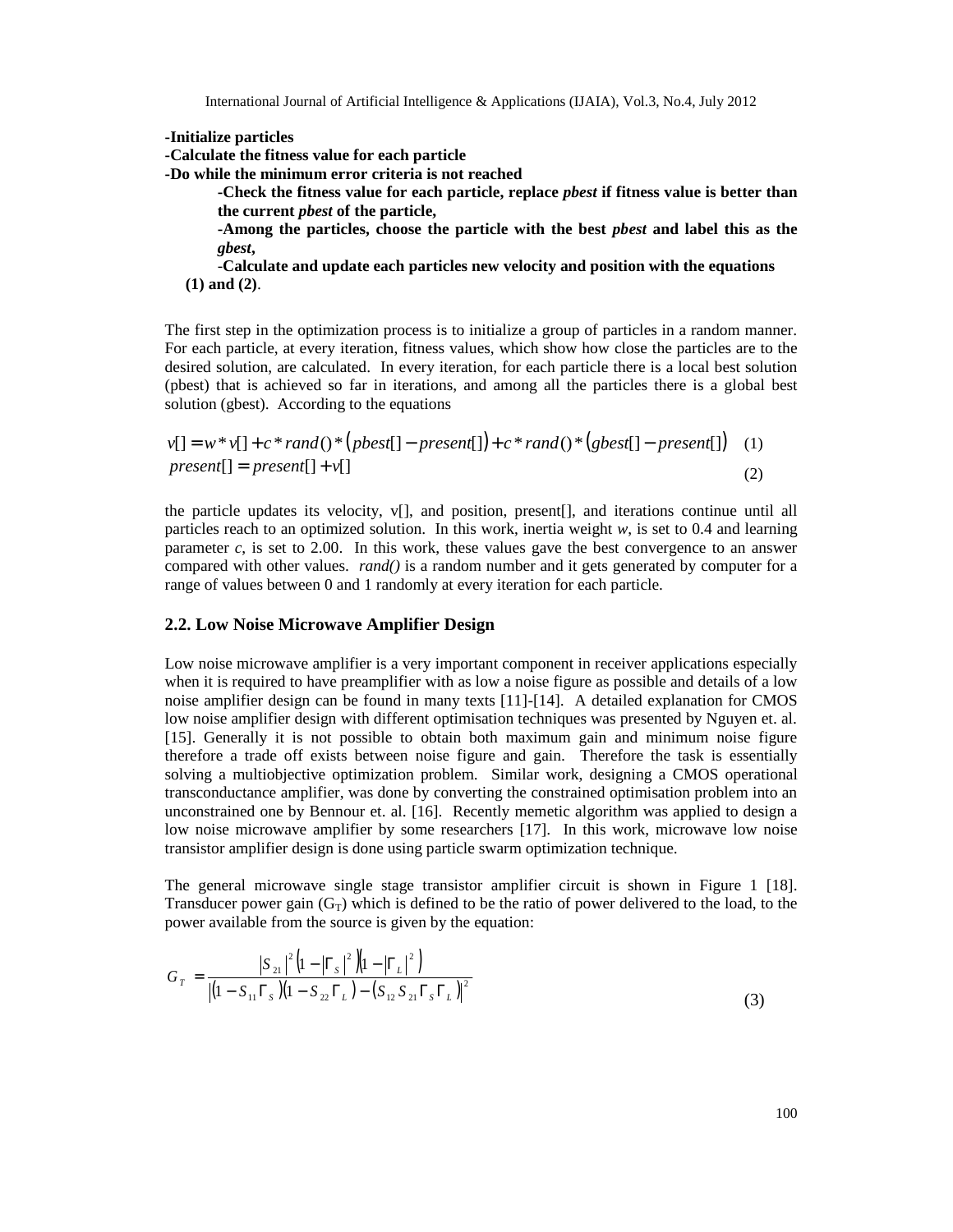

Figure 1. Single Stage Microwave Amplifier Circuit

In the optimization procedure the value for desired gain is calculated using equation (3) and this equation is one of the equations that used in determining whether the obtained values are close to their optimized value. In equation (3)  $\Gamma_s$  is the reflection coefficient looking toward the source,  $\Gamma$ <sub>L</sub> is the reflection coefficient looking toward the load and S<sub>11</sub>, S<sub>12</sub>, S<sub>21</sub>, S<sub>22</sub> are the transistor sparameters. Since the s-parameters of the device is fixed for a specific frequency and operating condition, the design becomes finding proper  $\Gamma_{\rm S}$  and  $\Gamma_{\rm L}$  values and hence obtaining the proper load and source impedances so that the desired gain can be obtained. For the single stage microwave amplifier circuit shown in Figure 1, the relationships for  $\Gamma_{\rm S}$  and  $\Gamma_{\rm L}$  are related to the transmission line lengths  $(d_1, d_2, l_1 \text{ and } l_2)$  and can be obtained via these equations [15]:

$$
\Gamma_s = \frac{Zsource - 1}{Zsource + 1} \tag{4}
$$

$$
\Gamma_L = \frac{Zload - 1}{Zload + 1} \tag{5}
$$

where

$$
Zsource = \frac{\text{Re}(Zprs) + j(Zo \tan(2\pi d_1) + \text{Im}(Zprs))}{Zo - \text{Im}(Zprs) * \tan(2\pi d_1) + j \text{Re}(Zprs) * \tan(2\pi d_1)}
$$
(6)

$$
Zprs = \frac{jZo\tan(2\pi l_1)}{1 + j\tan(2\pi l_1)}\tag{7}
$$

and similarly

$$
Zload = \frac{\text{Re}(Zprl) + j(Zo \tan(2\pi d_2) + \text{Im}(Zprl))}{Zo - \text{Im}(Zprl) * \tan(2\pi d_2) + j \text{Re}(Zprl) * \tan(2\pi d_2)}
$$
(8)

$$
Zprl = \frac{jZo\tan(2\pi l_2)}{1+j\tan(2\pi l_2)}\tag{9}
$$

101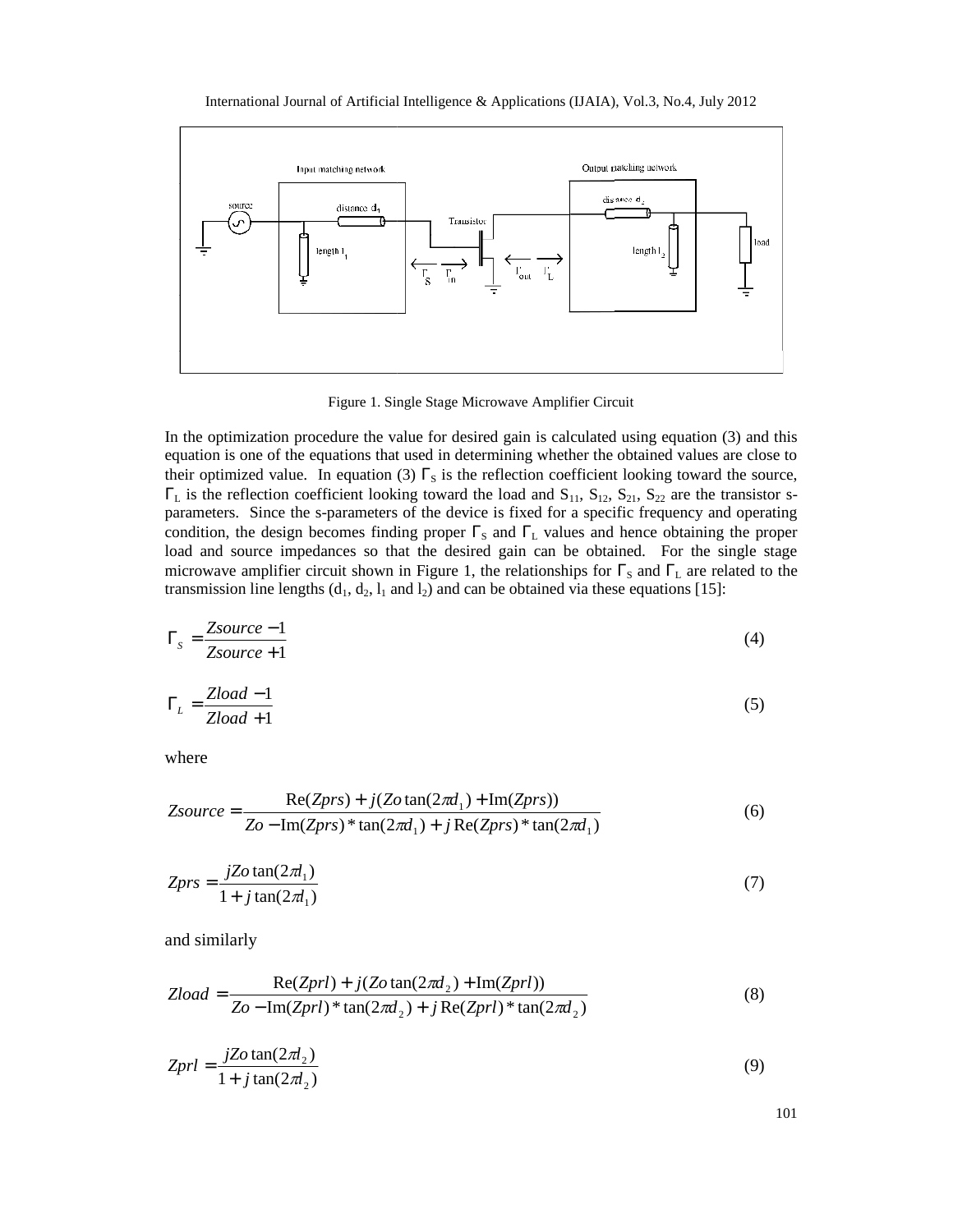In the design, the desired gain value is needed to be optimized at a single frequency. In order to do this, a search for the length parameters directly which will satisfy the desired gain at the desired predetermined frequency is done. For stability, the overall systems input and output reflection coefficient magnitudes are always checked to be below 0.99, which can be considered as an additional constraint. Besides this, another criterion is considered which is the noise figure value being below the maximum predetermined limit. With these constraints, the problem can be considered as an optimization problem with two inequality constraints as explained by Noceidal and Wrigth [19]. Noise figure relations are well known:

$$
F = F_{\min} + \frac{R_N}{G_S} |Y_S - Y_{opt}|^2
$$
 (10)

$$
Y_s = G_s + jB_s \tag{11}
$$

$$
Y_s = \frac{1}{Z_o} \frac{1 - \Gamma_s}{1 + \Gamma_s} \tag{12}
$$

$$
Y_{opt} = \frac{1}{Z_o} \frac{1 - \Gamma_{opt}}{1 + \Gamma_{opt}} \tag{13}
$$

where F is the noise figure,  $F_{min}$  is the minimum noise figure that can be attained with the transistor used,  $\Gamma_{opt}$  is the reflection coefficient necessary for attaining the minimum noise figure predicted, and  $R_N$  is the equivalent noise resistance of the transistor. Y<sub>opt</sub> is optimum source admittance that results in minimum noise figure,  $Y<sub>S</sub>$  is source admittance presented to the source, which is formed by  $G_s$ , real part of source admittance, and  $B_s$ , imaginary part of the source admittance. The parameters  $F_{min}$ ,  $\Gamma_{opt}$  (and hence  $Y_{opt}$ ), and  $R_N$  are fixed since they are transistor characteristic and hence they are fixed for a specific design frequency under normal operating conditions. However F and  $\Gamma_{\rm S}$  will change with a change in lengths (i.e. particles). In this work, the gain, as given in (3), is used as a fitness check and the noise figure, F, as given in (10), is used as a fitness criteria like  $\Gamma_{\rm in}$  and  $\Gamma_{\rm out}$  for stability being in restricted values. Gain is tried to be optimized to a high desired value, with the criteria that the noise figure value being below the given limit at the design frequency.

#### **3. WORK DONE**

In the test circuits, Fujitsu Cooperation's high-electron mobility transistor (HEMT), FHX35X, was used in the test for designing amplifiers. A set of 15 'particles' which hold four values; the values of input matching networks distance and length and output matching networks distance and length, (i.e. lengths  $d_1$ ,  $d_2$ ,  $l_1$  and  $l_2$ ) were created randomly. The creation was done by means of a random number generator between the lengths 0 and 0.1  $\epsilon$  ( $\epsilon$  being the wavelength for the design center frequency).

For the design, gain requirement was set to 20 dB and noise figure criterion was set to being below 1.0 dB. 3000 iterations were computed where all the particles reach to a solution. A sample graph showing the iteration convergence is shown in Figure 2. As we can see from the figure after 100 iterations, 3 of the 15 particles reach to an optimized solution and after about 500 iterations more than 12 of the 15 particles are within the limits for an optimized solution.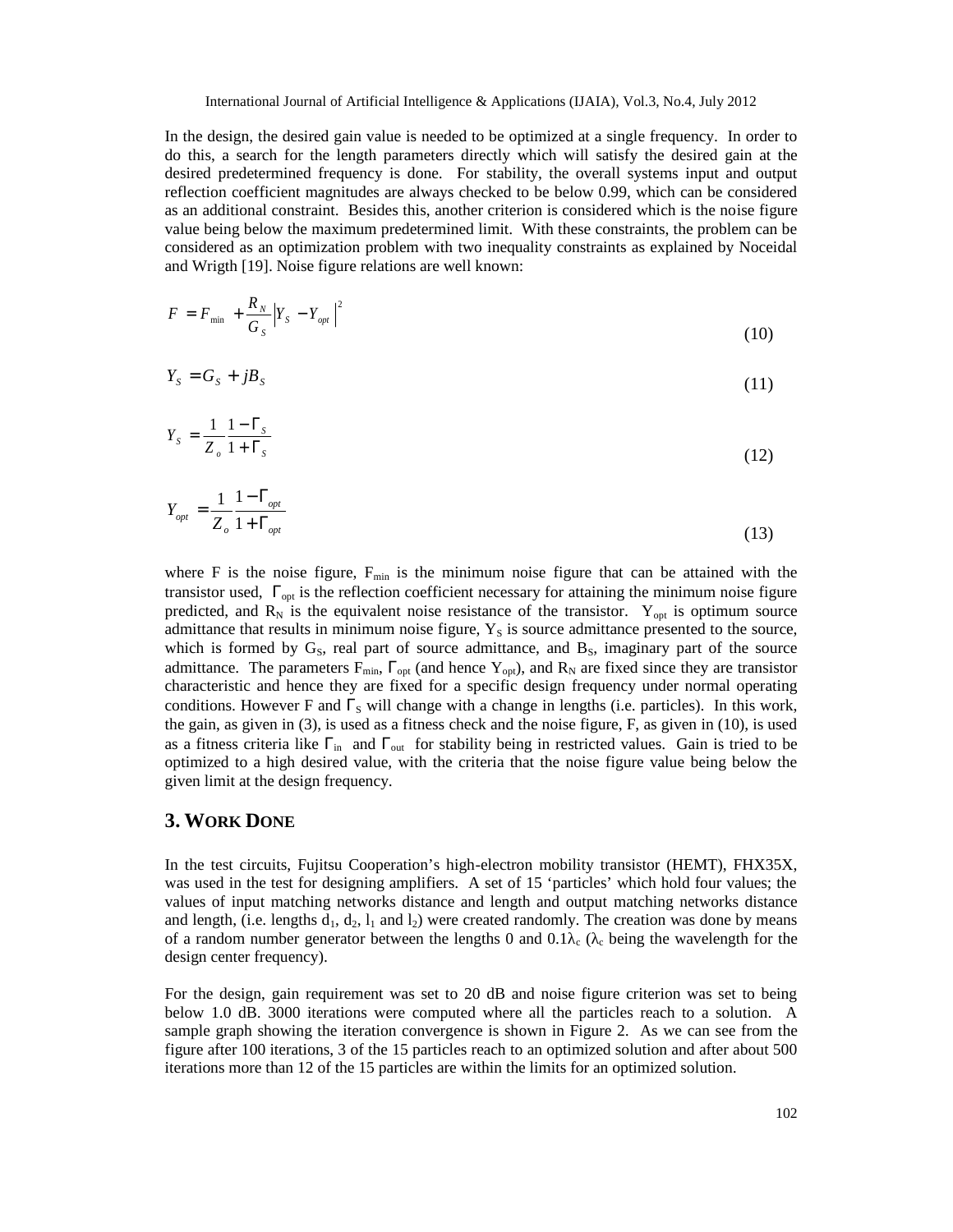

Figure 2. Convergence of particles to a desired solution vs. number of iterations

These values were used in PUFF [20] microwave circuit simulator for gain check and also (10) is used for checking whether the minimum noise criterion was met. Table 1 shows some of the results that were obtained with different program runs. We can see from the table the obtained lengths and corresponding  $\Gamma_s$  values. We can draw the noise figure circle and locate the obtained source reflection coefficients,  $\Gamma_s$  to see if the minimum noise criterion is met. This is shown in Figure 3. The  $\Gamma$ <sub>S</sub> values are marked as crosses and we can easily see that they are all within the 1dB noise figure circle. The gain response for the third trial is shown in Figure 4. Gain of 20.01 dB is achieved as designed, while keeping the overall system reflections below 0 dB:  $|S_{11}| = -2.50$ dB,  $|S_{22}|$  - 2.73 dB. This also ensures that the amplifier is stable at the design frequency. Although the design seems to be working well at the design frequency, we can see that the system reflection coefficients at other frequencies were not very favourable in the sense that they were approaching to 0 dB at some frequencies. This can be eliminated via adding extra constraints at other frequencies to the program.

|         |                   |                   |                |                |                |                  | <b>Noise Figure</b> |
|---------|-------------------|-------------------|----------------|----------------|----------------|------------------|---------------------|
|         | $\mathbf{d}_1$    | 11                | $\mathbf{d}_2$ | $\mathbf{l}_2$ | $ \Gamma_{S} $ | $\Gamma$ s angle | (dB)                |
| Trial 1 | 41.1599°          | 23.8961°          | 34.3209°       | 50.9232°       | 0.748292       | 56.06473°        | 0.847376            |
| Trial 2 | 43.9317°          | $20.6296^{\circ}$ | 30.6803°       | 61.7606°       | 0.798747       | 55.08966°        | 0.901598            |
| Trial 3 | $45.1513^{\circ}$ | 21.6466°          | 16.1073°       | 61.3262°       | 0.783121       | 51.18767°        | 0.714466            |
| Trial 4 | 46.9831°          | 20.7794°          | 29.0269°       | 56.6803°       | 0.796434       | 48.84327°        | 0.656502            |
| Trial 5 | $41.771^{\circ}$  | 23.9152°          | 41.7792°       | 43.972°        | 0.74804        | 54.82775°        | 0.800902            |

.

Table 1. Lengths and calculated Noise Figure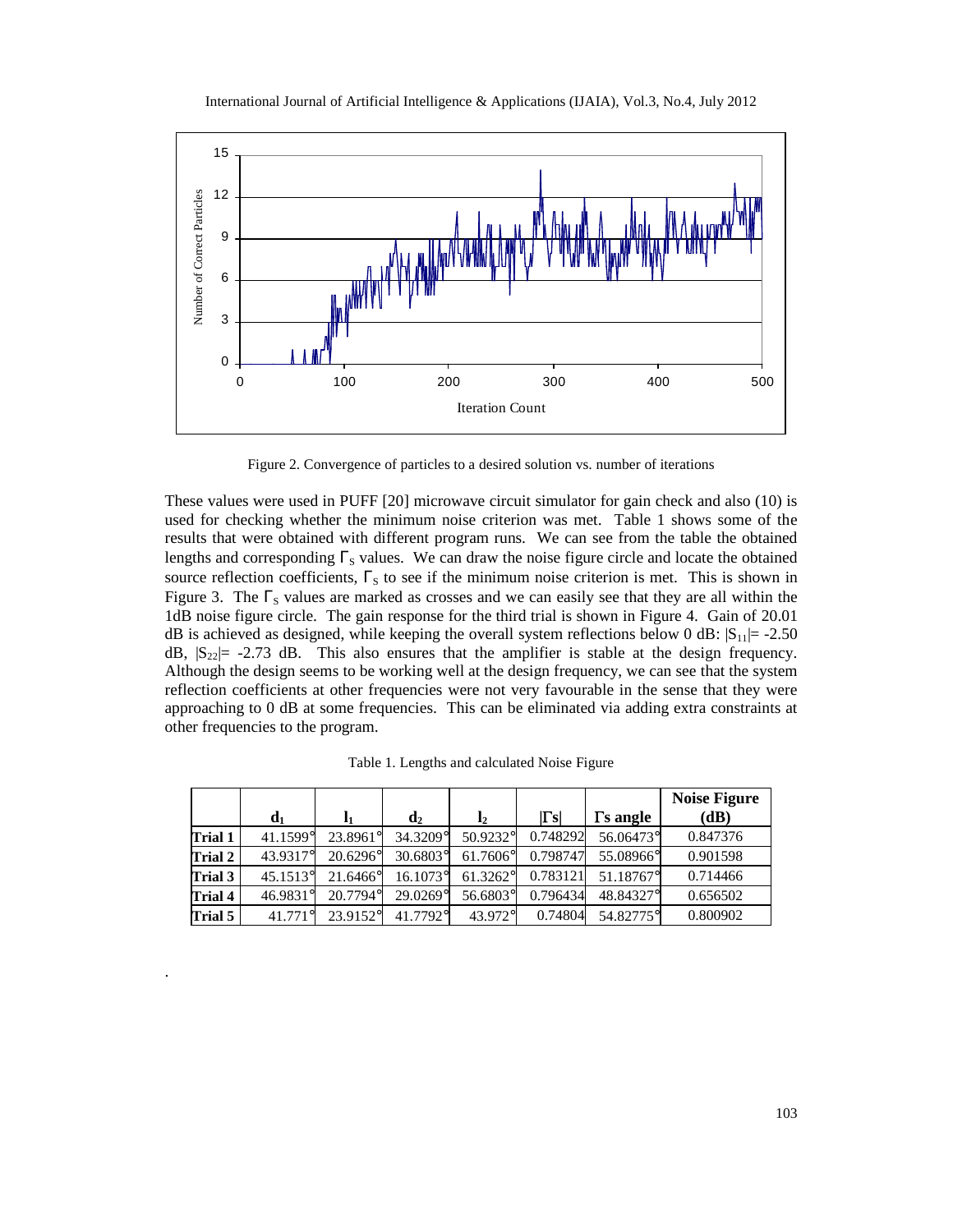

Figure 3. Design being shown on Smith Chart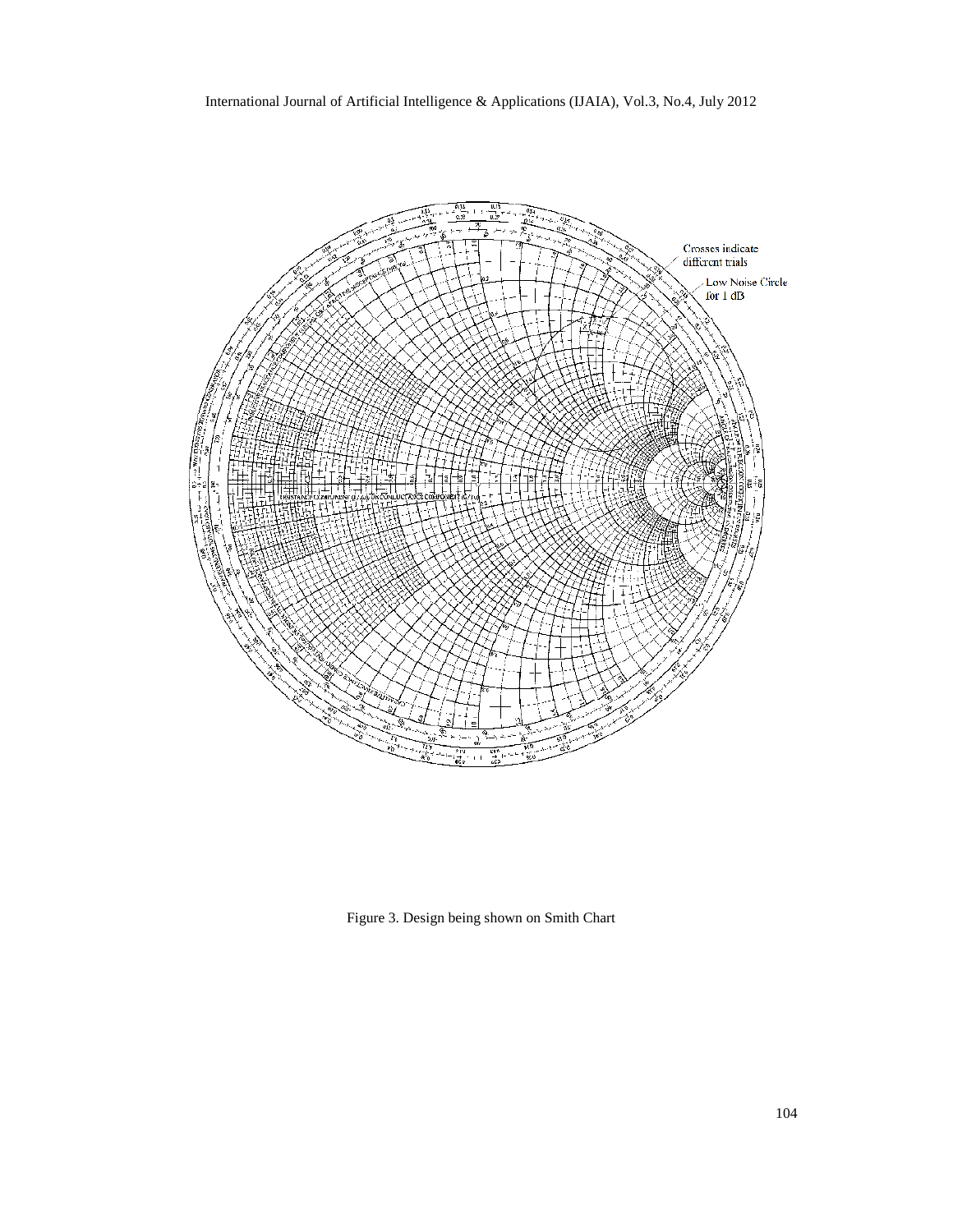

International Journal of Artificial Intelligence & Applications (IJAIA), Vol.3, No.4, July 2012

Figure 4. Amplifier Design completed showing the Gain and Reflection Responses

# **4. CONCLUSIONS**

The aim of this work was to show that a design of low noise microwave transistor amplifier circuit, which can be thought of a multiobjective optimization problem, can be performed with the aid of particle swarm optimization. Design circuit architecture is based on a simple transmission line matching circuit architecture. The particles hold the values of these transmission line lengths and the search was done to find the values of these transmission line lengths to meet the desired gain and noise figure constraints. The results were obtained very fast, in less than 3000 iterations, and these design values obtained were used in a microwave simulator to verify their correctness. The response of the amplifier indicated that both the predetermined gain and low noise criteria are met. We can conclude that this successful application of the particle swarm optimization in design can lead the microwave circuit simulator writers to use particle swarm optimization as an algorithm in their simulator tools to optimize the possible design quantities.

### **REFERENCES**

- [1] J. Kennedy, R. Eberhart, 'Particle Swarm Optimization', Proc. of IEEE Intl. Conf. Neural Networks, Piscataway, NJ, 1995, pp. 1942-1948.
- [2] Y. H. Shi, R. Eberhart, 'A Modified Particle Swarm Optimizer', IEEE Intl. Conf. on Evolutionary Computation, Anchorage, Alaska, 1998.
- [3] R. C. Eberhart, Y. Shi, 'Comparing Inertia Weights and Constriction Factors in Particle Swarm Optimization', Proceedings of the 2000, Evolutionary Computation, vol. 1, 2000, pp. 84-88.
- [4] S. J. Bassi, M. K. Mishra, E. E. Omizegba, "Automatic Tuning of Proportional Integral-derivative (PID) Controller Using Particle Swarm Optimization (PSO) Algorithm,' International Journal of Artificial Intelligence & Applications (IJAIA), Vol. 2, No. 4, October 2011, pp. 25-34.